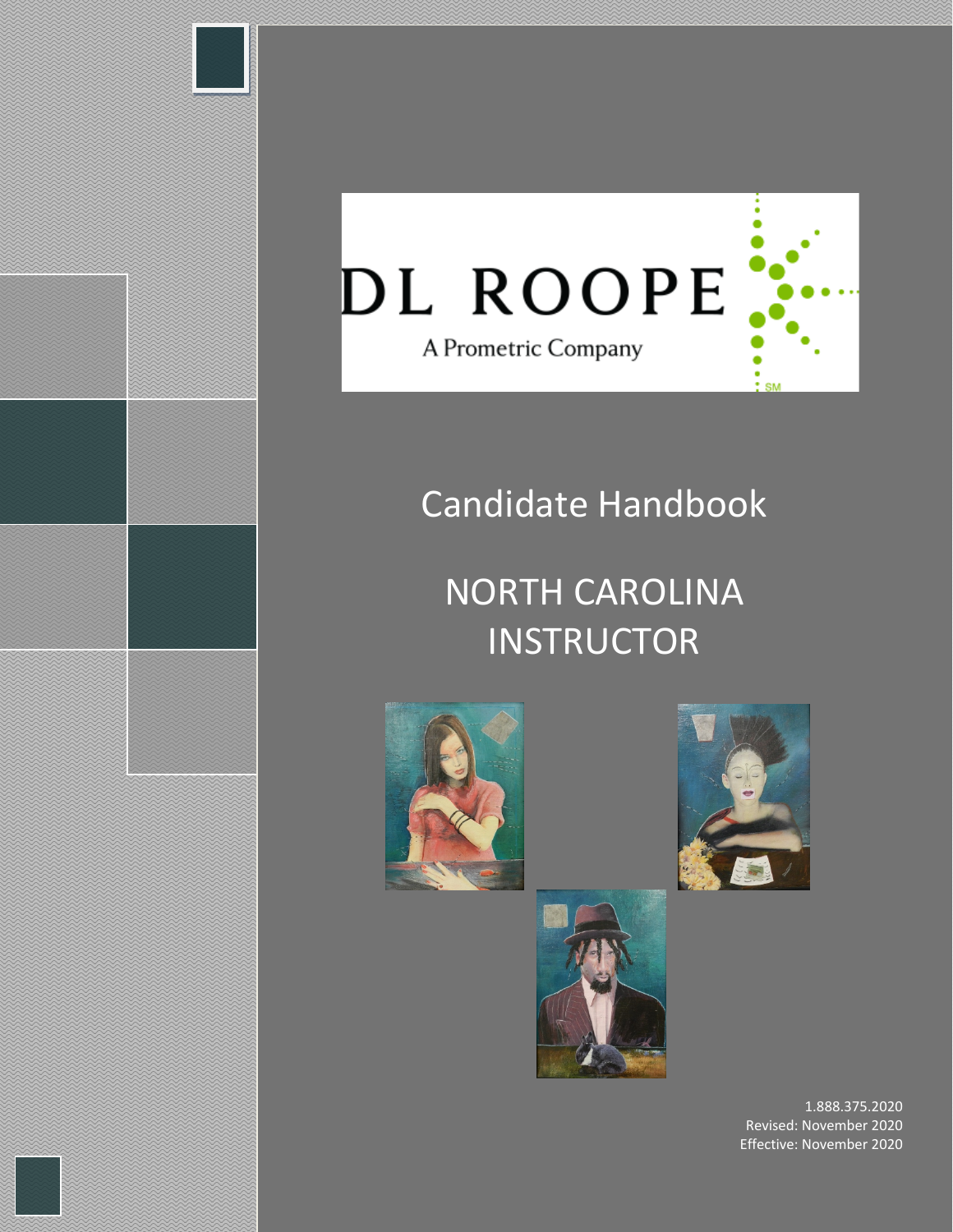# North Carolina Instructor Candidate Handbook

# **Table of Contents**

Included with this handbook is the NIC Candidate Information Bulletin (CIB) that includes the examination sections administered in North Carolina. The NIC Written CIB is available on our website at www.DLRoope.com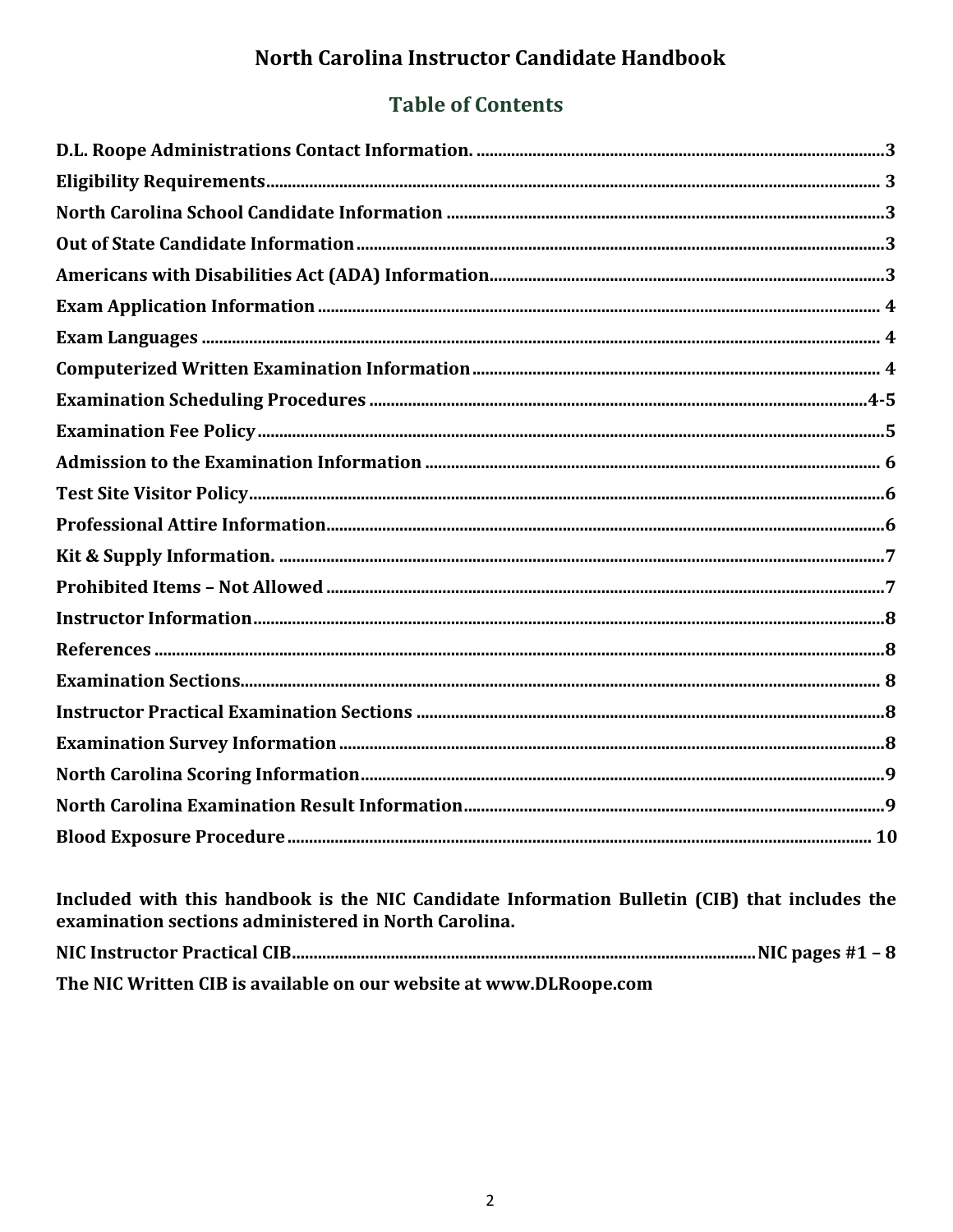## **D.L. ROOPE ADMINISTRATIONS CONTACT INFORMATION**

To request examination information you may write, phone, or visit our web site: D.L. Roope Administrations P.O. Box 631 Hampden, ME 04444-0631 Toll Free: 1-888-375-2020 ~ Direct: 1-207-848-7720 Fax (207) 848-5511  $\sim$  www.DLRoope.com

# **ELIGIBILITY REQUIREMENTS**

Eligibility requirements for the licensure examinations are set by the North Carolina Board of Cosmetic Art Examiners (Board). D.L. Roope Administrations is contracted by the Board to administer the National Interstate Council of State Boards of Cosmetology (NIC) examinations. All questions regarding eligibility for licensure must be directed to the Board office, you may visit the Board's website at [www.nccosmeticarts.com](http://www.nccosmeticarts.com/) or contact the Board office at 1-919-736-6123

# **NORTH CAROLINA SCHOOL CANDIDATE INFORMATION**

If you graduated from a licensed school in the State of North Carolina, you may obtain a paper exam application from your school or you may complete an online exam application on our website at www.DLRoope.com. If you apply online, your school will be notified electronically that you have applied.

Student's final record of instruction must be submitted to the Board. Receiving a passing score on the examination does not guarantee licensure. All requirements for licensure must be met as set forth by the Board before a license will be issued.

#### **OUT OF STATE CANDIDATE INFORMATION**

If you are currently licensed in another state, you must complete an application for reciprocity and submit it to the North Carolina State Board of Cosmetic Art Examiners. The Board will determine if you are eligible for licensure by reciprocity or by examination.

If you did not graduate from a school licensed in the State of North Carolina, you may visit the Board's website at [www.nccosmeticarts.com](http://www.nccosmeticarts.com/) or contact the Board office at 1-919-736-6123 for information regarding requirements for licensure. Please visit our website at [www.DLRoope.com](http://www.dlroope.com/) to apply online or to print the Out of State paper exam application.

# **AMERICANS WITH DISABILITIES ACT (ADA) INFORMATION**

Standard testing conditions may represent an artificial barrier to candidates with disabilities. Candidates may request accommodations that will be evaluated on the basis of the Americans with Disabilities Act. You may contact D.L. Roope Administrations or your school to request information and the appropriate forms (Form A, B & C). Form A must be completed by the candidate. Form B must be completed by the medical professional or you may attach previous medical documentation for review (e.g. IEP, PET etc.). Form C must be completed by a school official indicating accommodations provided during testing while in school for this profession. **Candidates must submit the appropriate forms with the application to D.L. Roope Administrations by the application deadline date**.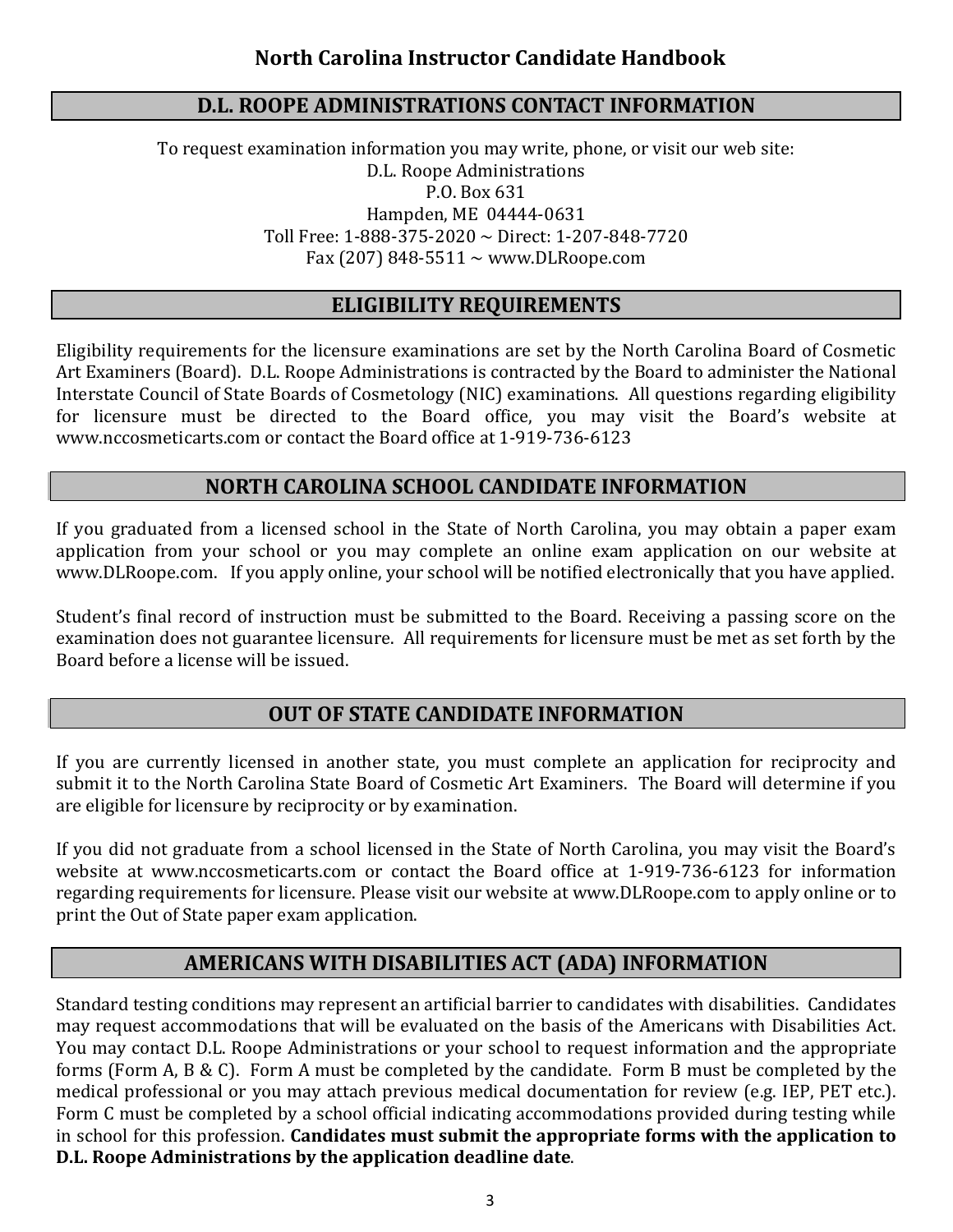# **EXAM APPLICATION INFORMATION**

If you graduated from a school licensed by the North Carolina Board of Cosmetic Art Examiners, a paper exam application may be obtained from your school or you may complete an online exam application. If you graduated in another state, you may visit our website at [www.DLRoope.com](http://www.dlroope.com/) to print a paper "Out of State" exam application or to apply online.

Online exam applications are available on our website at [www.DLRoope.com.](http://www.dlroope.com/) Exam fees may be paid with any debit or credit card through a secure payment processing service. Your online application will transfer to your school if you graduated from a licensed school in North Carolina. Once you are approved by your school for testing, your online application is transferred to our system, our staff reviews your application for completeness, and if it is complete you will be sent an e-mail letting you know that you are approved and that you will be scheduled for your examination.

If your application is not approved, our staff will contact you by phone or e-mail regarding the deficiencies in your application.

# **EXAM LANGUAGES**

The practical examination is only offered in English. The written examination is offered in additional languages, you will select the language preference for your written examination when you apply for the examination.

# **COMPUTERIZED WRITTEN EXAMINATION INFORMATION**

Computerized written examinations are administered at Iso Quality Testing (IQT) testing centers at multiple locations throughout North Carolina. Candidates may test at any IQT testing center in the United States that is convenient for them.

Additional information is provided in the following section titled Examination Scheduling Procedures.

# **EXAMINATION SCHEDULING PROCEDURES**

Candidates schedule their own practical and computerized written examinations in Iso Quality Testing's (IQT's) scheduling portal. Practical examinations are administered primarily in Raleigh and once a year in Hickory and Wilmington.

D.L. Roope sets up examination spaces in the online system to enable candidates to log in and schedule their examinations or they may call and speak with a telephone support specialist to be scheduled. The online system is available 24 hours a day, 7 days a week for candidates to schedule their examinations at a test location on a date and time that is convenient for them.

Examination spaces are set up in the online scheduling system approximately 2 to 3 weeks prior to the exam week. If you want to test at a later date that isn't published yet please log back in approximately 2 to 3 weeks prior.

Candidates will receive an e-mail from Iso-Quality Testing (IQT) to schedule the practical examination and a second e-mail to schedule the computerized written examination. The e-mails contain instructions on how to schedule the examinations if an e-mail address was provided on the exam application. If an email address was not provided, scheduling information will be mailed to the candidates.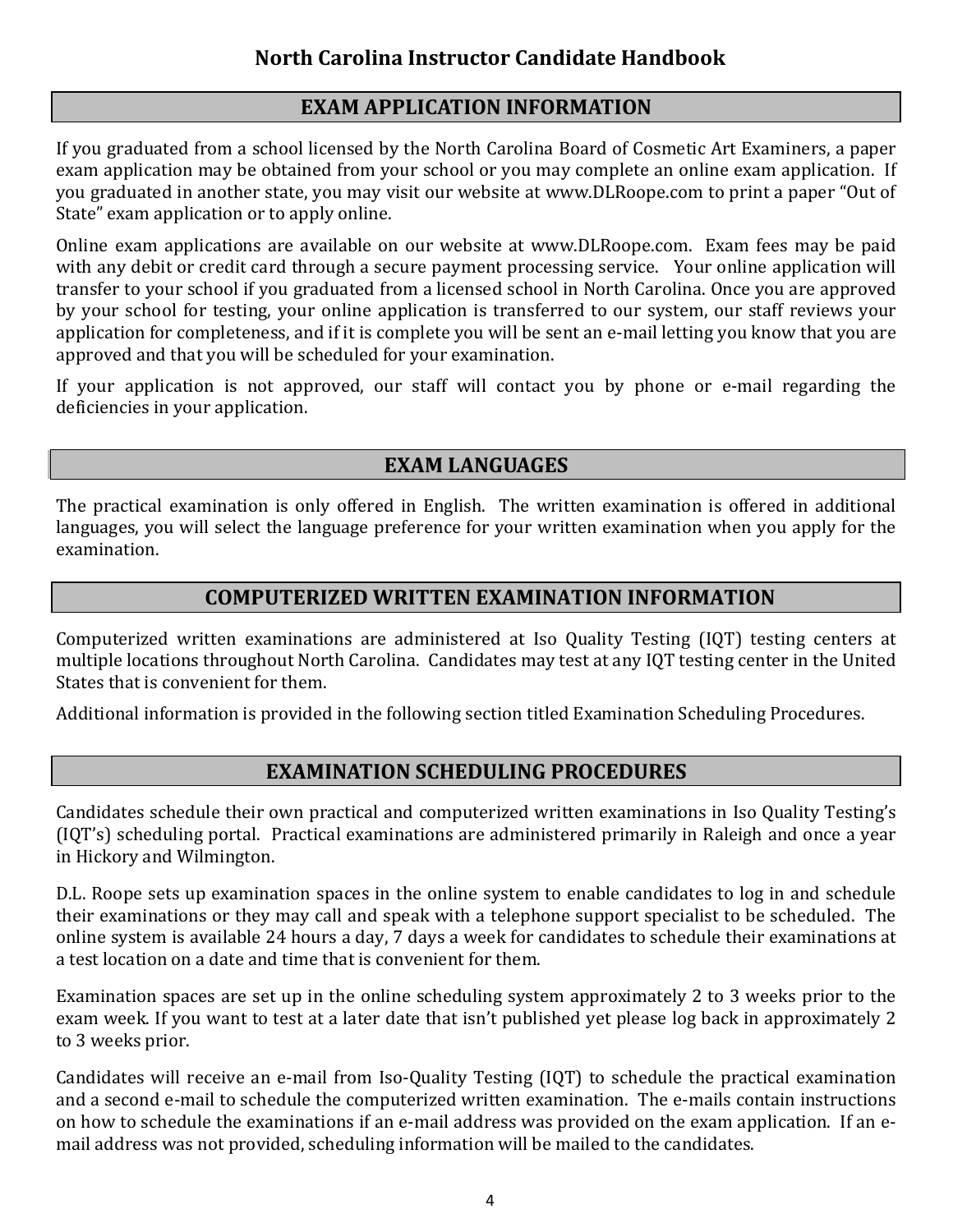# **EXAMINATION SCHEDULING PROCEDURES CONTINUED**

Candidates may schedule their own practical and computerized written examination by clicking on the link in their approval e-mails. This link takes them into the scheduling portal or they may schedule by calling and speaking with a telephone support specialist. Candidates log in using their assigned candidate number and secure password. The scheduling portal shows the approved examination for the candidate and informs the candidate of the location that is closest to their zip code. The candidate has the option of selecting another test site if desired. The candidate selects the date and time of their preference from a drop down menu. Once selected, all details of their selected exam date, time and location appear on the screen and the candidate confirms all details and clicks to submit. The candidate prints their admission letters and they also receive an e-mail confirming their scheduled examinations.

Candidates should schedule their practical examination first if wanting to take both the practical and written examination on the same day as they are at different test locations. The practical examination should be scheduled first by selecting "NIC NC Practical" from the drop down box and then select the location, date and time. The scheduling portal will indicate the amount of time needed to complete the practical examination, please make note of the amount of time needed to complete the practical exam to make sure you allow enough time to complete the practical exam before the scheduled written exam time. The written may then be scheduled by selecting "NIC NC Theory" from the drop down box and then select the location, date and exam time.

You must schedule your written and practical examination within 6 months or your approval and your examination fee will expire.

Candidates may reschedule the written or practical examination if desired 5 days prior to the scheduled exam date by calling IQT at 1-866-773-1114. The fee to reschedule either examination is \$25.00.

# **EXAMINATION FEE POLICY**

Examination fees are not refundable or transferable and will be applied to the scheduled examination. Examination fees are valid for 6 months from date of receipt. Your examination date must be prior to the 6 month expiration of your examination fee.

If you do not attend your scheduled examination, cannot be admitted, or if you arrive late, your examination fee will be forfeited. To be rescheduled you must submit a rescheduling application and another examination fee.

If you are unable to attend your scheduled examination due to an emergency situation, you must provide written documentation. The following situations may be considered for rescheduling:

- You are in a car accident on the way to the examination documentation from a law enforcement officer is required.
- You have a medical emergency documentation from a medical professional is required.
- A death in your immediate family a copy of the obituary indicating your relation or a letter from the funeral home stating your relation to the deceased.

Documentation must be faxed to 207-848-5511 within 24 hours after your scheduled examination for review. If approved, you will be notified and permitted to reschedule your examination. Examinations may be rescheduled one time only due to a documented and approved emergency situation.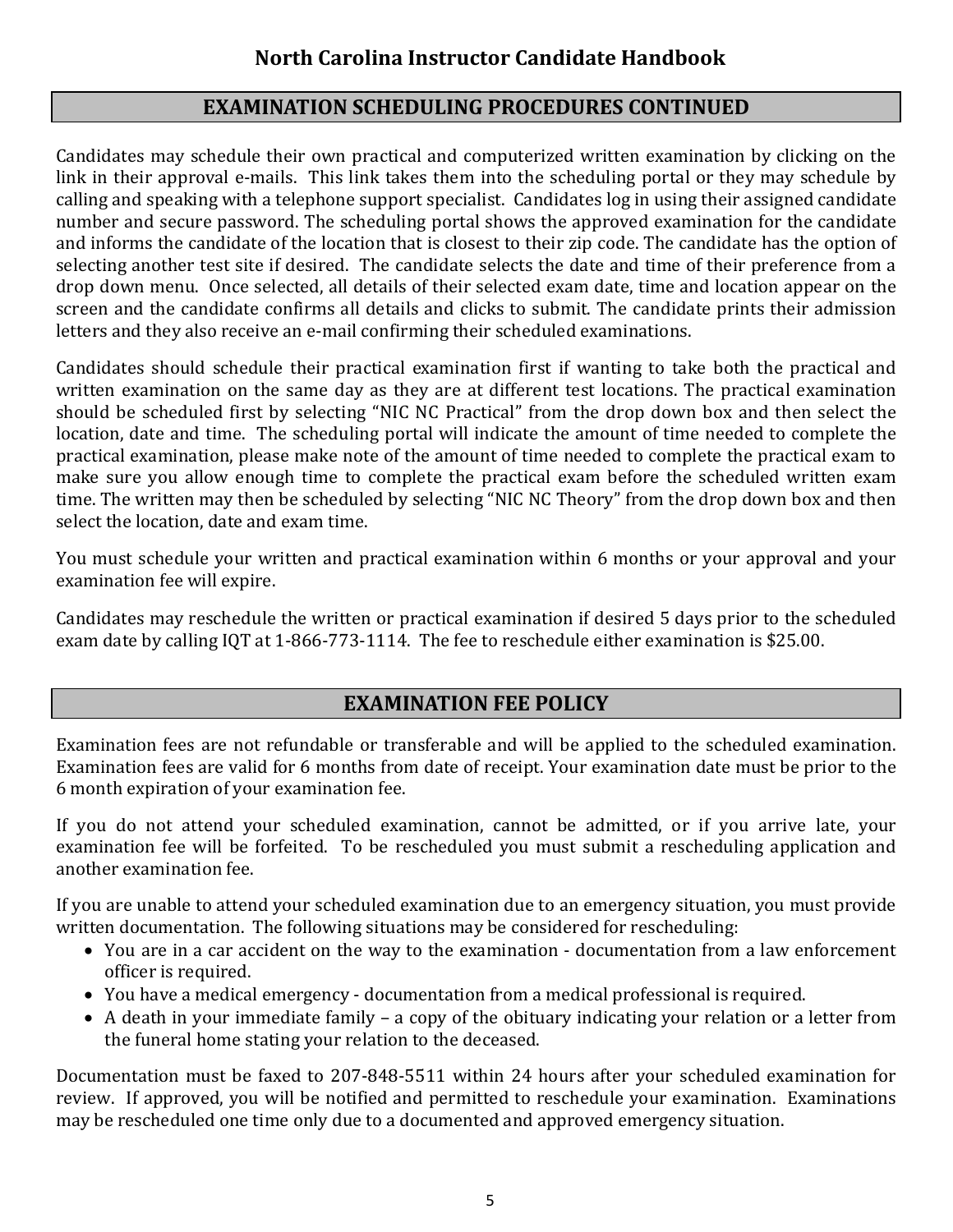# **ADMISSION TO THE EXAMINATION INFORMATION**

 Practical exam admission letters will be mailed after the deadline date. This letter will confirm the scheduled examination. It will also include the date, time, location and directions for your examination.

Report to the practical examination site on the date and time indicated on your admission letter. Registration begins 30 minutes prior to the scheduled examination time. Examinations begin promptly at the scheduled time. Please allow for unexpected delays on route to the testing location, it is your responsibility to report to the examination location on time. Late candidates will be required to re-apply and re-pay the examination fee. **You must present your admission letter and a valid government issued photo identification that must include a photo and signature.** 

The following are examples of appropriate forms of identification:

- Government-issued Photo Identification
- Current driver's license or State Issued Identification Card
- Passport, Military Identification Card or Voter's Card

Candidates will not be admitted without the required documents. Walk-in candidates will not be admitted.

The name submitted on the applications will be indicated on your admission letter. Please verify that your name, address, photo identification number and date of birth is correct on your admission letter **PRIOR** to your scheduled examination. Please make any necessary corrections on your admission letter and fax to our office or send an e-mail with the needed corrections to Support@DLRoope.com. Please include a fax number or e-mail address and our office will verify the corrections and send a corrected admission letter.

If your name has changed or is different than indicated on your admission letter, you must submit legal documentation showing your previous name and current name (marriage license, divorce decree, court order, or notarized affidavit) to D.L. Roope Administrations **PRIOR** to your scheduled examination. Our office will verify the changes and send an updated admission letter.

# **TESTING SITE VISITOR POLICY**

**NO VISITORS WILL BE ALLOWED AT THE TESTING SITE.** Candidates are not allowed visitors or to receive messages during the exam.

People that are not scheduled for an examination are not permitted inside of the building where the exams are administered. If another person (parent, spouse, teacher etc.) is bringing you to your exam, you must be dropped off and they can return to pick you up. The approximate amount of time for each exam is indicated in this handbook in the section titled "EXAMINATION SECTIONS". Your driver should wait in their vehicle until you are done and have exited the building.

# **PROFESSIONAL ATTIRE INFORMATION**

Candidates must arrive in neat, clean, **professional** attire. Uniforms are not required. For confidentiality reasons, please cover all identifying marks on your attire or kit. (e.g. your name, school or salon name).

In consideration of other candidates in the examination room, please refrain from wearing perfume or cologne.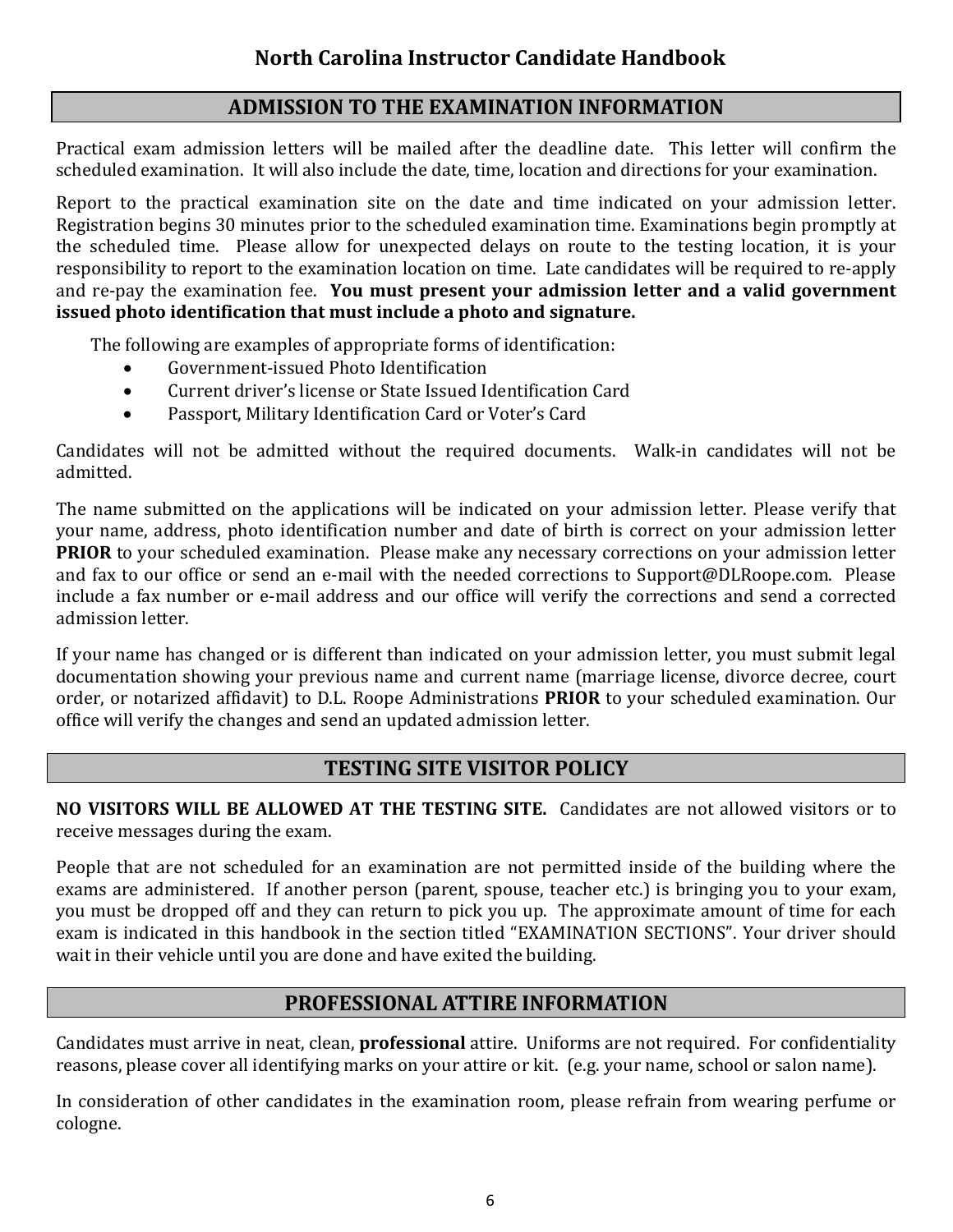## **KIT & SUPPLY INFORMATION**

Candidates are responsible for bringing all needed supplies for their examination and cannot borrow or use anything that they did not bring with them.

Recommended kit size is no larger than 30" x 30". For safety reasons all kits, trash bags, etc. must be able to fit completely under your work area.

A flat bottom bag (grocery bag, gift bag, etc.) may be used for "items to be disinfected, soiled linens and trash" and placed on the floor, under the station and clearly labeled. The bags or containers on the floor may be open during the examination so that the candidates can drop items as appropriate into each bag. Bags or containers **MUST** be kept under the work area and cannot be placed in the walking areas. If placing a container with "Items to be Disinfected" on the work area, it **MUST** have a cover.

Candidates are not permitted to use aerosol products at any time during the examinations. All disinfectants, sanitizers and products **MUST** be non-aerosol.

Candidates may bring a container of water if needed for any section of the examination and may bring a thermos of hot water if desired. All water and their containers must be taken with the candidates and may not be disposed of at the testing facility.

Candidates **MUST** use only disinfecting wipes during the practical examinations. Spray Disinfectants are **NOT** permitted.

## **PROHIBITED ITEMS – NOT ALLOWED**

Due to exam security reasons, the following items are **NOT** permitted: No electronic devices, cellular phones, textbooks, study materials, watches, purses, etc. These items should be left at home or locked in your vehicle during the examinations. Cell phones or any electronic device cannot be in the exam room even if it is turned off. **If it is discovered that you have a cell phone in the exam room once the exam has started, you will be immediately dismissed from the exam and your actions will be reported to the proper authorities.** 

You may bring one clear plastic ziplock bag with the following items into the examination rooms: Photo identification, admission letter, medication & personal hygiene items. You will be instructed to place your zip lock bag under your work area and it may not be touched during the examination. If you have medication that you may need during the examination, please raise your hand and a proctor will assist you. You may bring a second clear ziplock bag with car keys or fob that will be placed in a secure area by the Supervisor.

Candidates **MUST** use only disinfecting wipes during the practical examinations. Spray Disinfectants are **NOT** permitted.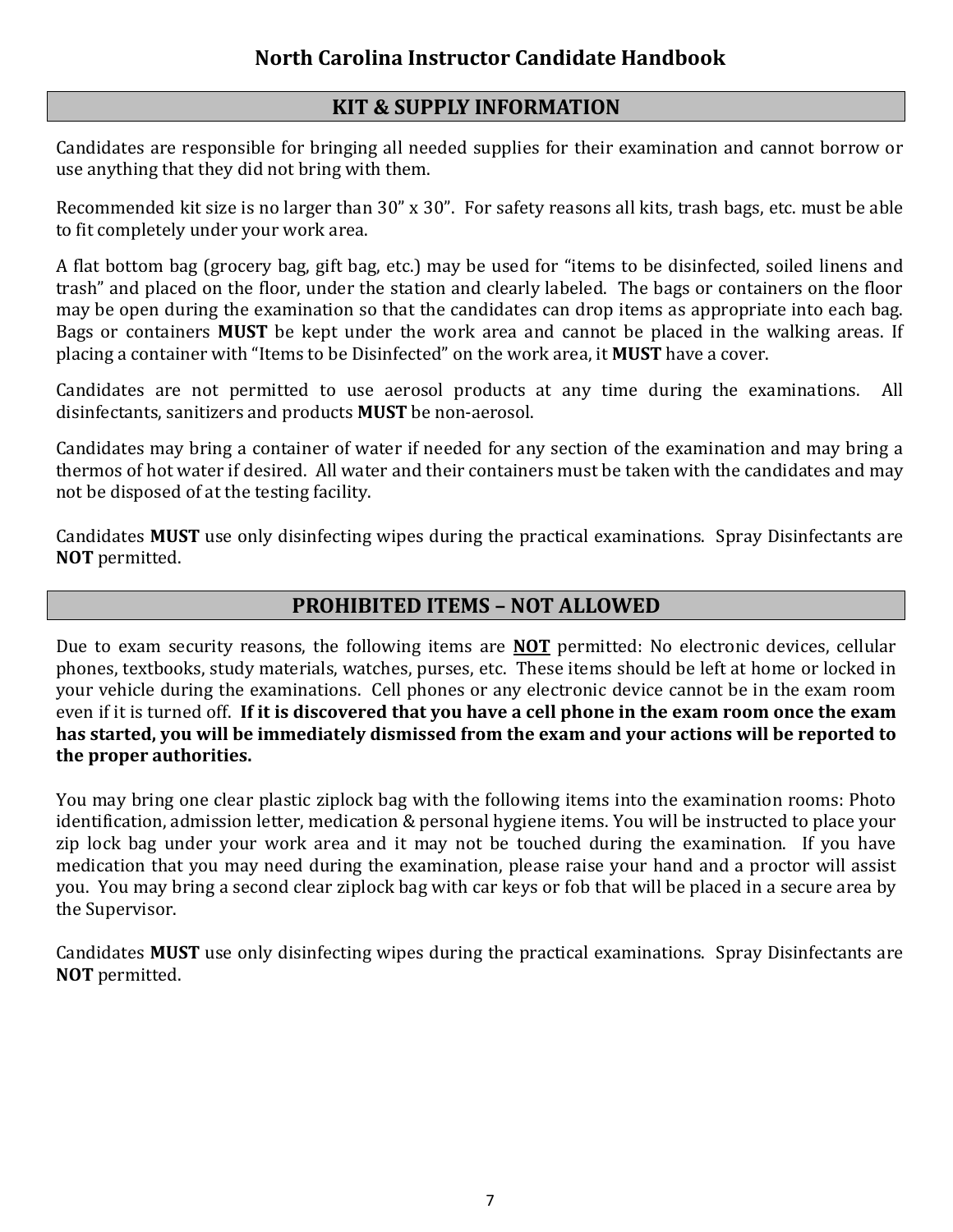# **INSTRUCTOR INFORMATION**

Candidates must prepare a lesson plan for the Lecture and the Demonstration. Candidates will receive the topic assignments with the admission letter. Candidates must prepare and submit originally developed lesson plans. (No preprinted plans allowed) Candidates must bring three copies of each lesson plan to the examination. Candidate retains one copy of each lesson plan.

Candidates are provided with a work area or table. Candidates are responsible for providing any additional items that are needed for the Theory Lecture and Demonstration. (i.e. marker board, easel, chalkboard, etc.)

Instructors may use a tripod during their Theory Lecture or Demonstration as this does not cause a safety issue.

## **REFERENCES**

Examination textbook references are available on the NIC website at www.NICTesting.org.

# **EXAMINATION SECTIONS**

The Instructor examination consists of 2 sections.

#### **1. National NIC Instructor Written Examination**

The time allotment for this examination is 90 minutes.

#### **2. National NIC Instructor Practical Examination**

The duration of this examination is approximately 1.5 hours.

# **INSTRUCTOR PRACTICAL EXAMINATION SECTIONS**

The examination sections of the NIC Instructor practical examination are outlined in the NIC Candidate Information Bulletin (CIB) that is included with this handbook. The duration of this examination is approximately 1.5 hours.

**The North Carolina practical examination consists of the following sections as indicated in BOLD and CAPS:**

- **1. LESSON PLAN**
- **2. THEORY LECTURE**
- **3. DEMONSTRATION**

This practical examination is demonstrated on mannequins, models are **NOT** permitted. Please refer to the mannequin information section of this Candidate Handbook for the requirements in your state.

# **EXAMINATION SURVEY INFORMATION**

Examination surveys are available for candidates to complete after the exam has concluded. We encourage all candidates to complete a survey regarding their testing experience.

Please note that the examiners are not permitted to have conversations with or interact with the testing candidates. This should not be interpreted as them being rude as they are required to strictly follow standardized verbal instructions and procedures at all times.

If you have questions or need assistance, you may also send an e-mail to [support@DLRoope.com.](mailto:support@DLRoope.com)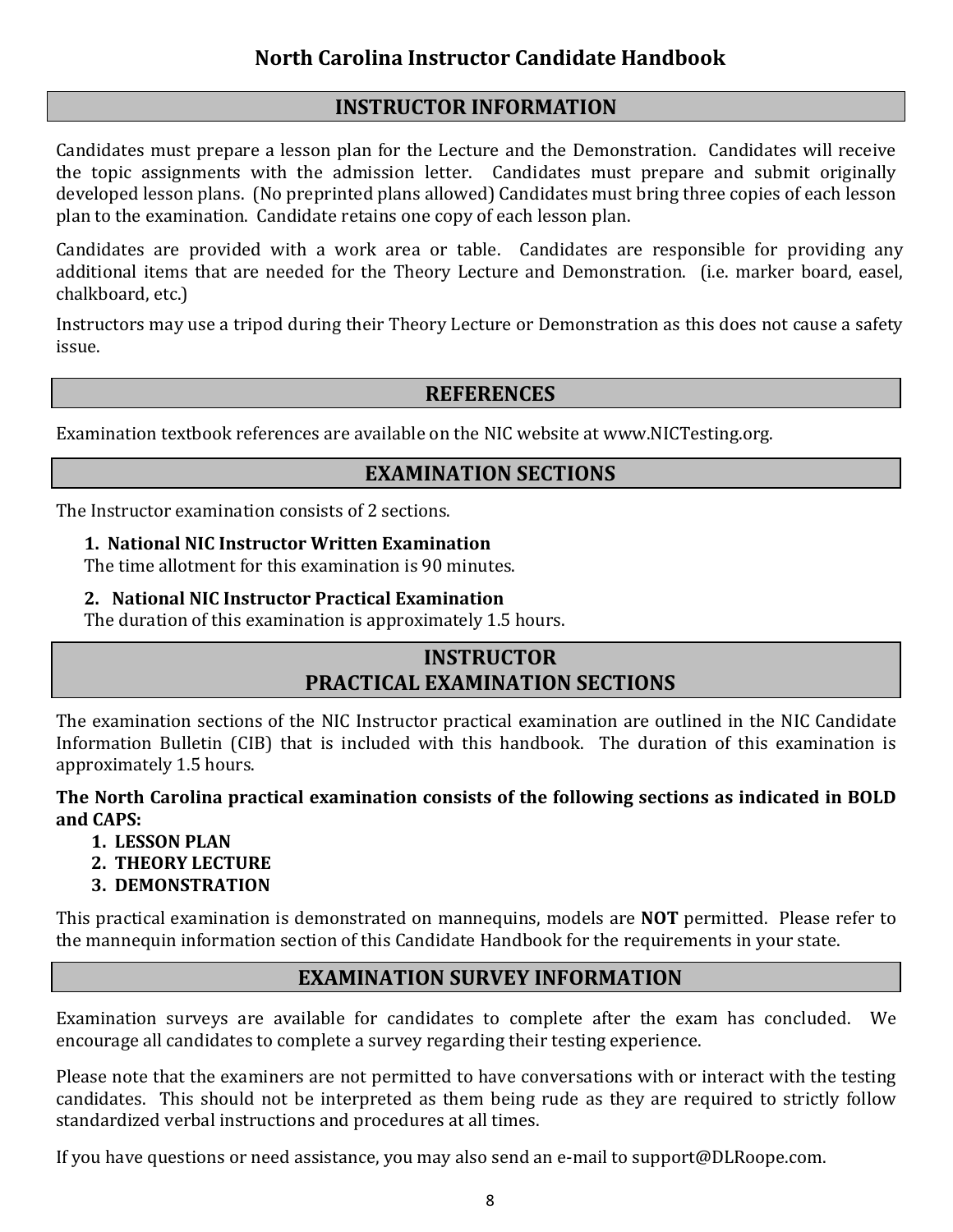# **NORTH CAROLINA SCORING INFORMATION**

A scaled score of 85.00 is required on the Instructor written and practical examination. Candidates must achieve an overall passing score on each examination in order to be assigned a pass status on that examination. No pass or fail decisions are made on individual content areas or services within the examinations. If a candidate fails one of the examinations, the candidate is required to retake the failed examination in its entirety.

In the event a candidate fails an examination 3 times, they are required to obtain additional school hours. It is the candidate's responsibility to keep track of the number of times they have taken the examination. In the event a candidate re-applies and retakes the examination a 4th time without obtaining additional school hours the score will be void.

# **NORTH CAROLINA EXAMINATION RESULT INFORMATION**

If you indicated on your application that you will download a copy of your result letter from our website, our web address is [www.DLRoope.com.](http://www.dlroope.com/) A message will be posted on the website when the result letters are available, please allow up to 3 business days. **Please do not call our office to ask when examination results will be posted as they will be posted as soon as we have received them from the National Interstate Council of State Boards of Cosmetology.**

This is a secure website and you will need your candidate number and your date of birth to access your result letter. Your candidate number will be sent with your admission letter. You will not be able to log in until the result letters are posted.

If you are unable to log onto our website, please check the message center to see if a message has been posted that the results are available. You will not be able to log into the webscore system until after your results have been posted. Please read all instructions on the website to ensure that you are entering your information correctly. **You must have the most current version of Adobe Acrobat PDF Reader to**  Adobe may be downloaded from our website at **[www.DLRoope.com.](http://www.dlroope.com/)** 

Please print a copy of your result letter as you will not receive an additional copy in the mail. **Result letters are only available on the webscore system for 2 weeks after posting.** Your test results will be sent directly to the Board.

If you do not have access to the internet and you need your result letter mailed to you, please check the appropriate box on the application. If your result letter is mailed to you, it will **NOT** be available on our website to view or print.

Candidates that have passed all required examinations and have met all requirements of the Board will be issued a license by the Board. Please refer to the result letter for instructions regarding your license.

If you have failed your examination, you will receive a result letter with review information. This review information can be used to assess those areas where your performance was weak or strong. Please refer to this Candidate Information Bulletin (CIB) for the list of tasks that are evaluated. Candidates will need to complete and submit a rescheduling application and fee to D.L. Roope Administrations at the address listed on the application.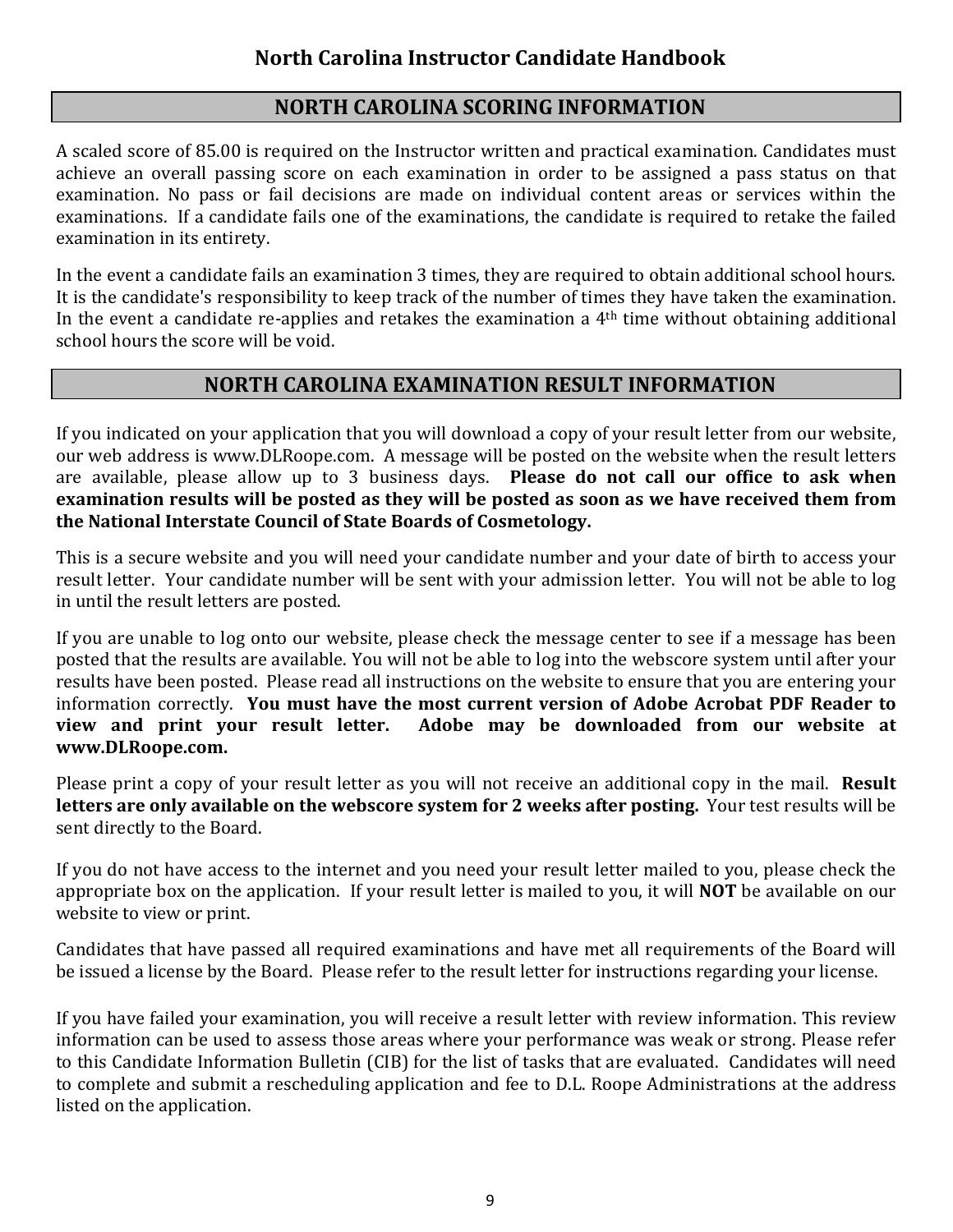# **NORTH CAROLINA BLOOD EXPOSURE PROCEDURE**

**At the NC State Board practical exam site candidates do not have access to a sink for handwashing. During the examination parts of the procedure must be demonstrated as you're a mock performance to show knowledge of the correct steps. At all exams candidates will be required to do blood exposure on oneself as follows:** 

- Stop the service. If a real blood exposure occurred during the NIC practical exam the candidate would do this step.
- Explain situation to client and excuse him- or herself. During the NIC practical exam candidates will not demonstrate this part.
- Proceed to the handwashing area equipped with first aid supplies. During the NIC practical exam candidates will not demonstrate this part.
- Wash your hands with soap and running water and dry with a disposable towel. (If punctured area is on the hand you would combine hand washing with washing the punctured area) **During the NIC** practical exam candidates will not demonstrate this part.
- Wash the punctured area with soap and running water and dry with a disposable towel. Wash hands using hand sanitizer as soap and running water are not available, then dry with a disposable towel.
- Place the disposable towel in the waste container.
- If cut is still bleeding apply pressure over the wound with a disposable towel. (Once removed must be immediately placed in the waste container) If a candidate is truly cut self-perform do this step, if not go to the next step.
- Remove adhesive bandage and antibiotic cream from first aid kit.
- Apply an adhesive bandage and/or antibiotic cream to the cut. During exam candidates must do both.
- Place all single-use items in waste container. Do not put on the station or in a zip lock bag, immediately drop them into the waste container.
- Apply protective gloves
- Remove implements from work station, then properly clean and disinfect implements.
- Clean and disinfect station.
- Remove gloves from hands and dispose immediately in waste container.
- Wash hands with soap and running water, keeping the bandage dry. Wash hands using hand sanitizer as soap and running water, then dry with a disposable towel.
- If the injured area is on the hands, fingers or thumb apply disposable, protective gloves or a finger guard ensuring the injured area is covered. If a real blood exposure occurred during the NIC practical exam candidates would demonstrate this step.
- Return to service. If a real blood exposure occurred during the NIC practical exam candidates would demonstrate this step.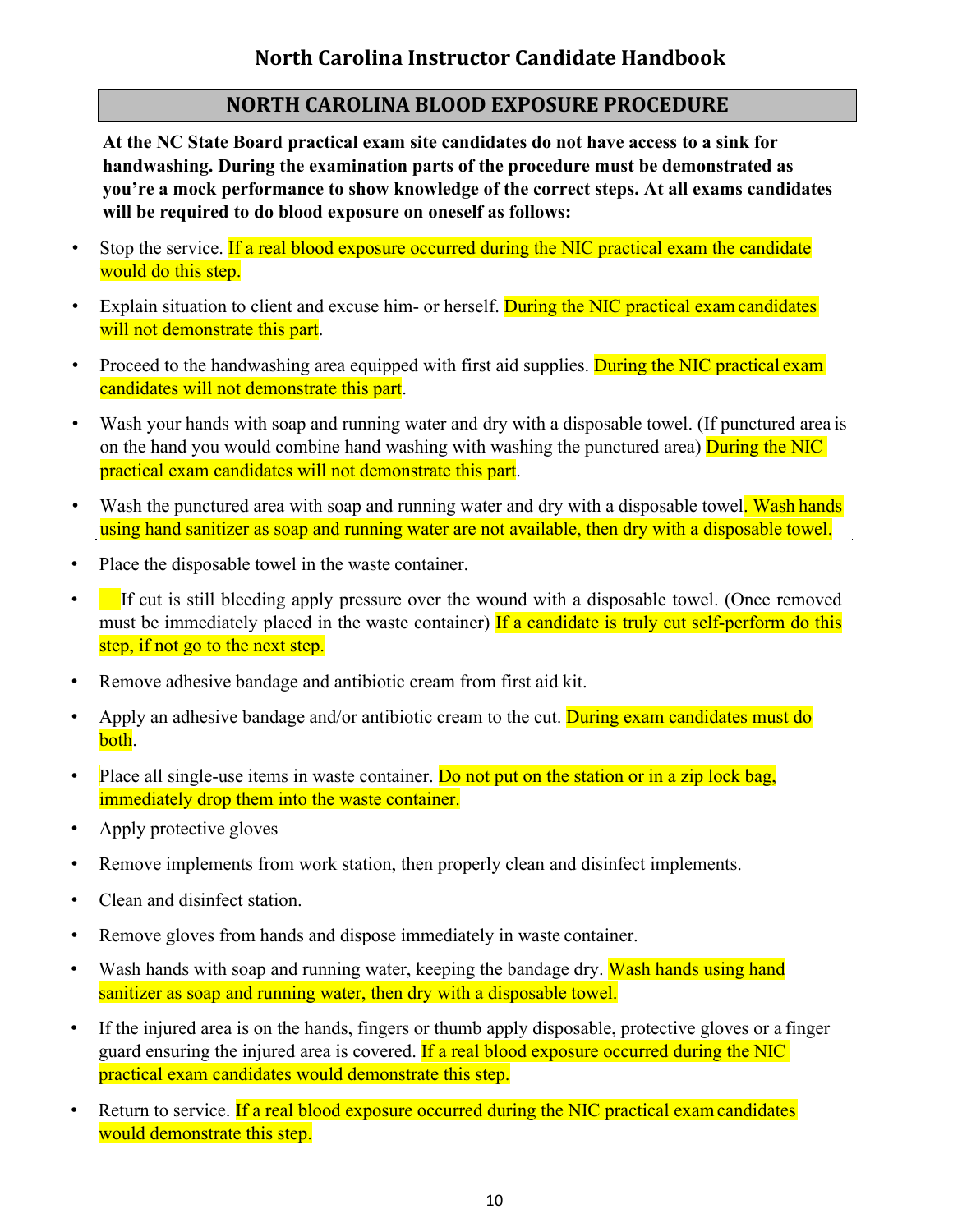

#### NATIONAL *INSTRUCTOR* PRACTICAL EXAMINATION NORTH CAROLINA

#### CANDIDATE INFORMATION BULLETIN (CIB)

**EXAMINATION CONTENT AND IMPORTANT ADMINISTRATION INSTRUCTIONS**

*Please* **v***isit www.DLRoope.com for the most current bulletin prior to testing*

#### **The NIC National Instructor Practical Examination is the licensure examination for Instructors, which is developed by the National-Interstate Council of State Boards of Cosmetology (NIC).**

#### **This bulletin contains IMPORTANT INFORMATION regarding the NIC National Instructor Practical Examination content and administration for Instructor core services and additional sections.**

For each NIC National Practical Examination, there are multiple parts to every Candidate Information Bulletin (CIB) stored as separate documents. G*o to [www.dlroope.com](http://www.dlroope.com/) for a current downloadable copy of each of the following*:

- *Important Instructions and Examination Core Domain Content* This contains information and guidelines related to administration of the Practical examination and information about the scope of content covered in the core sections of the Practical examination.
- *References* This is a list of references used to develop and support the content covered in NIC examinations.

The references will always be the same for both Theory and Practical examinations.

#### **BE CERTAIN TO DOWNLOAD AND/OR PRINT AND REVIEW ALL DOCUMENTS THAT MAKE UP THE NIC EXAMINATION CIB.**

# **PLEASE REVIEW ALL INFORMATION CAREFULLY!**

# **IMPORTANT INSTRUCTIONS**

- Do not leave the examination area without permission. Permission must be obtained to leave the examination area for any reason, including restroom usage or at the completion of the examination. **Picture ID is required for re-entry into the examination.**
	- Candidates are required to bring a supply kit for their own use.
		- $\circ$  It is the candidate's responsibility to make certain they have a sufficient quantity of supplies that have been properly cleaned and disinfected and that implements are in proper working order.
		- o The kit will be used during the examination as dry storage and is considered part of the work area. The kit must be kept closed (e.g., completely zipped or lid tightly closed) except when removing materials for a particular service.
		- o Candidates may remove items, supplies, etc., from the kit at any time, however nothing may be returned to the kit.
		- o All examinations are administered in a testing environment.
		- o Candidates are evaluated at all times. Continue working until you have completed the entire section or time has elapsed.
		- o **EPA registered, disinfectant WIPES that demonstrate bactericidal, fungicidal, and virucidal properties must be used. DISINFECTANT SPRAYS ARE NO LONGER ALLOWED IN THE TESTING ENVIRONMENT.**
	- Due to standardization of the NIC National Examinations. Proctors and examiners are required to adhere to the following standards:

*National-Interstate Council of State Boards of Cosmetology, Inc. – Instructor Practical Examination CIB - NC 1 © Copyright 2020 NIC All Rights Reserved (Eff. 8/1/2017 c.r. 1.1.2017)*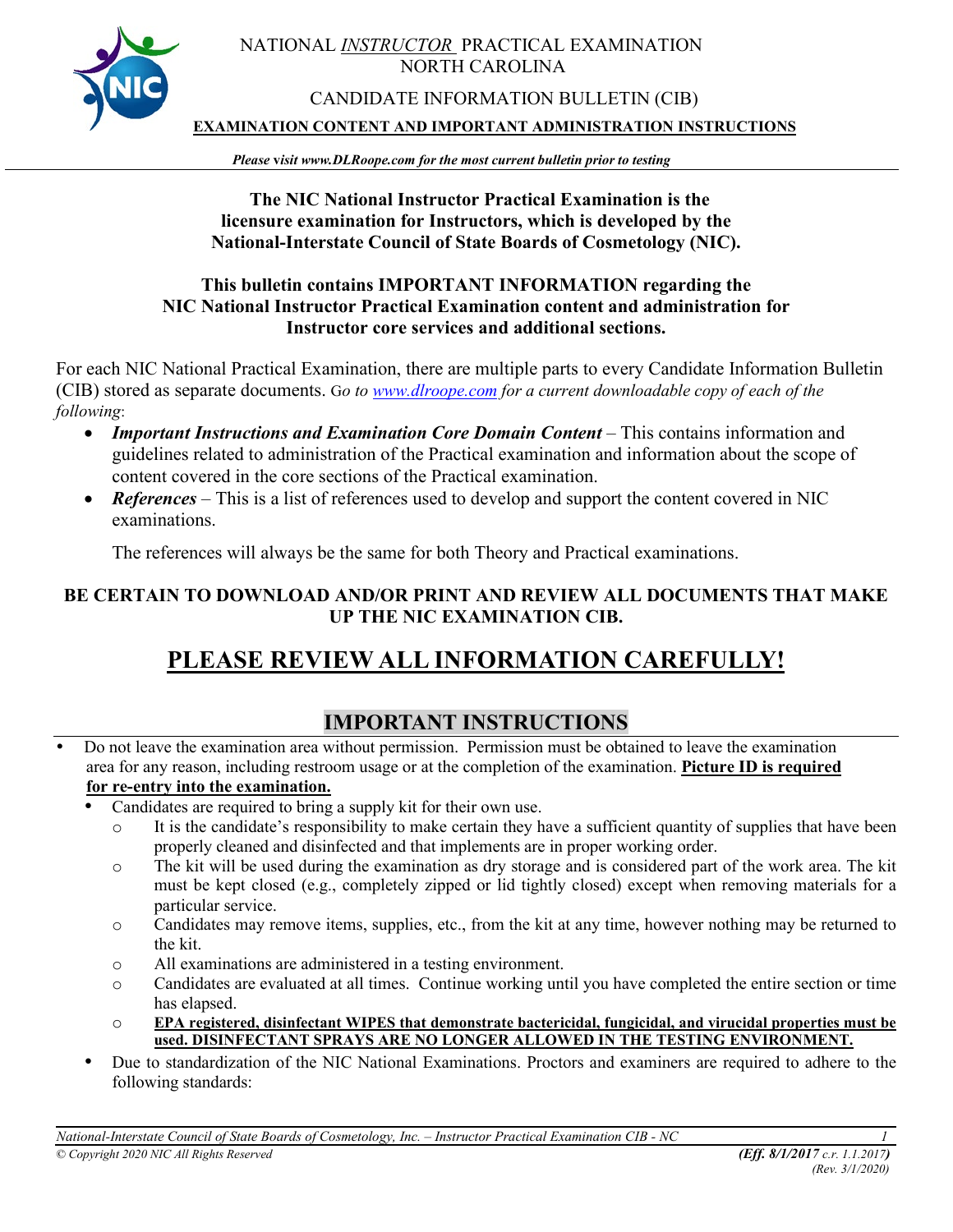- o The verbal instructions will be read twice for each section of the examination.
- o With the exception of verbal instructions, the proctors are not allowed to communicate with candidates.
- o Candidates requesting information during the examination will be told one of the following statements:
	- "Do the best you can with what you have available."
	- "Do as you were taught."
- o If a candidate experiences an emergency situation, please notify the proctor by raising your hand.
- Candidates will be given time to set up the universal (also known as general) supplies they will use throughout the examination.
	- o Each section of the examination has a maximum time allowance, with the exception of those specified as untimed sections.
	- o Once a candidate has completed all tasks in the section, please step back or turn the hand toward the examiner (in the case of nail sections) to indicate they have finished.
	- o In the event that all candidates complete a section before the time has elapsed, the examiners will proceed to the next section of the examination.
	- o When the timer goes off, all candidates must stop working and step back or turn the hand toward the examiner (in the case of nail services) IMMEDIATELY.
- During all phases of the examination, candidates must follow all appropriate public protection and infection control procedures and maintain a safe work area.
	- o In the event of a blood exposure incident, candidates will be expected to follow the NC Blood Exposure Procedures.

#### **Failure to do so may result in your dismissal from the examination.**

- *Be sure to visit www.DLRoope.com to obtain the most current version of, and any addendums, to the NC Blood Exposure Procedure.*
- o **If a candidate does not follow infection control procedures or allows the work area to become and remain unsafe, the result may be a failing score for the examination.**
- The following provides examples of materials and actions that are prohibited during the examination administration:
	- o Possession of cellular phones, watches (of any kind), pagers, tablets, computers, projectors, cameras, or any other electronic or recording devices, printed materials, or handwritten notes.
	- o Purses, bags, coats, hats, and any other personal items not directly needed to complete the examination, are not allowed.
	- o Exhibiting disruptive behavior.
	- o Communicating to other candidates or any examiner.
		- *The above referenced items or actions are not an exhaustive list. Failure to comply with any of these conditions or exhibiting ANY behavior that suggests an effort to cheat will result in the immediate dismissal from the examination and the candidate's actions reported to the proper authorities.*
- **All supplies must be labeled in English**. When an original manufacturer's label is required, there can be NO handwritten or any other type of labeling. Original manufacturers' labels must have English and may also include other languages. All non-manufacturer-created labels must be only in English.
	- o Original manufacturer's labels are *required* for all disinfectants and hand sanitizers.
	- o **EPA-registered disinfectant WIPES that demonstrate bactericidal, fungicidal, and virucidal properties must be used. DISINFECTANT SPRAYS ARE NO LONGER ALLOWED IN THE TESTING ENVIRONMENT.** Please refer to the *"Suggested Examination Supplies"* section to see any further state specific requirements for supplies and products.
	- o Simulated products are *not* allowed for disinfectants and hand sanitizers.
	- o *NO AEROSOLS or DISINFECTANT SPRAYS* are allowed in the testing environment.
	- o Candidates are to perform all tasks, utilizing products and supplies, and as they were taught. There is however, a section titled *"Suggested Examination Supplies"* provided following the "Content Domains" section of this bulletin for items that a candidate may *possibly* utilize in a section.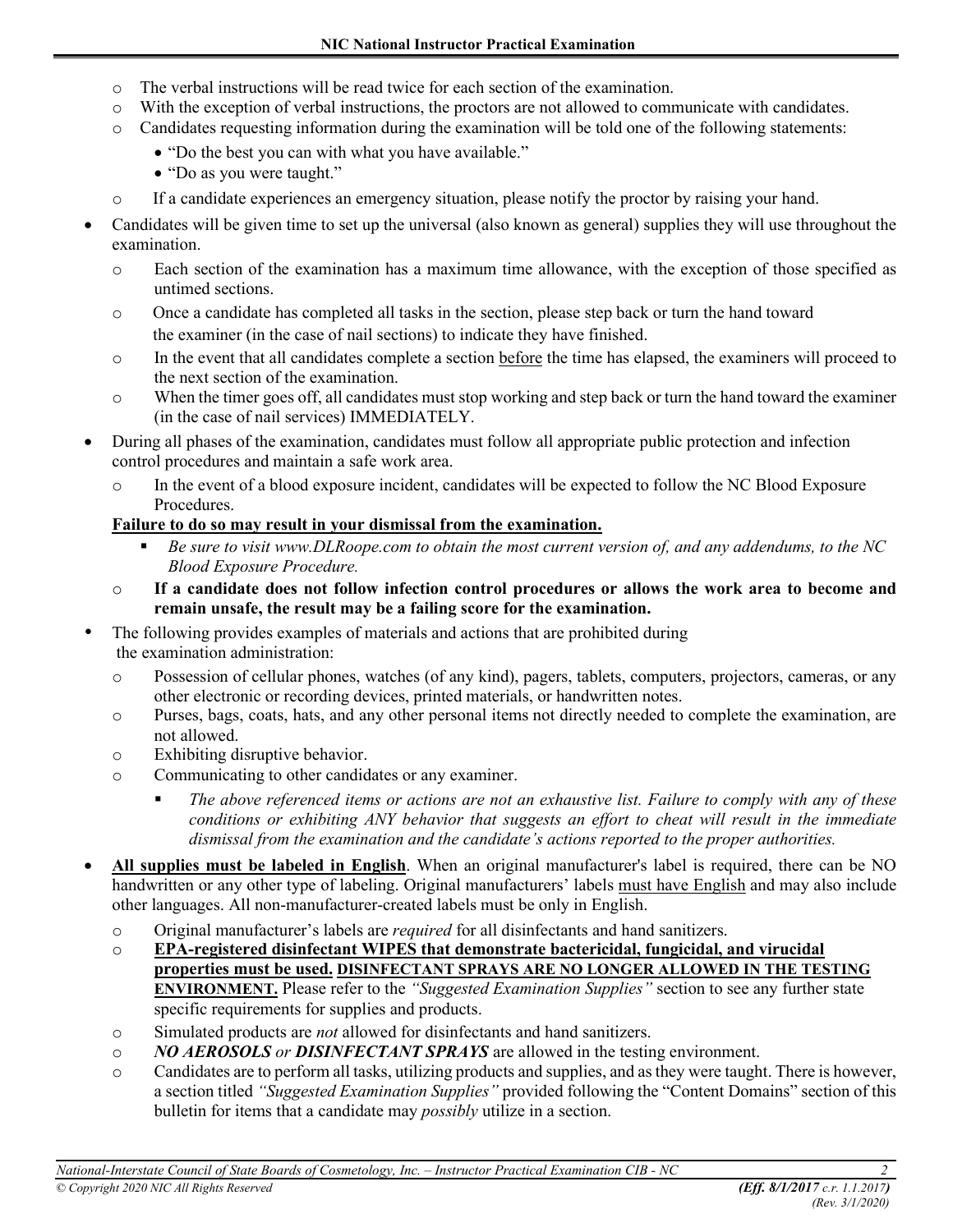# **SPECIAL ATTENTION**

The following information is vital and specific to the NIC National Instructor Practical Examination:

For the NIC National Instructor Practical Examination, prior to the administration, you will be assigned **ONE (1)** topic.

You must prepare a Theory Lecture Lesson Plan and a Demonstration Lesson Plan for the assigned topic. The **Lecture Lesson Plan MUST** include the following elements:

• Blood exposure procedure

Please note the following additional requirements:

- You must develop an original theory lecture and demonstration lesson plan.
	- o The lesson plans must be typed; not handwritten.
	- o Each lesson plan must be originally developed by you. Any lesson plan submitted that is not your original work may be considered plagiarism.
- You must bring a set of lesson plans for yourself, the proctor, and the examiner.
	- o Three (3) copies of the Lecture Lesson Plan
	- o Three (3) copies of the Demonstration Lesson Plan
	- o You will keep one (1) copy and one (1) copy will be provided to the proctor and one (1) copy to the examiner.
- It is your responsibility to bring anything you will need to complete all sections (i.e., lesson plan, theory lecture, and demonstration) of the examination. You are not allowed to use electronics for the theory lecture lesson or demonstration lesson.
- Candidates will be evaluated on proper designation of materials that are disposed. You are required to bring and use the following supplies for the appropriate disposal of materials:
	- o Container labeled "to be disinfected"
	- o Container labeled "soiled linens"
	- o Container labeled "trash"
- Candidates are not allowed to label products as single-use items.

# **INSTRUCTOR PRACTICAL EXAMINATION CONTENT DOMAIN SECTIONS**

The scope of the National Instructor Practical Examination includes three (3) core domain services. The Core Domain Sections are based on the national job analysis.

- **1. Lesson Plan**
- **2. Theory Lecture**
- **3. Demonstration**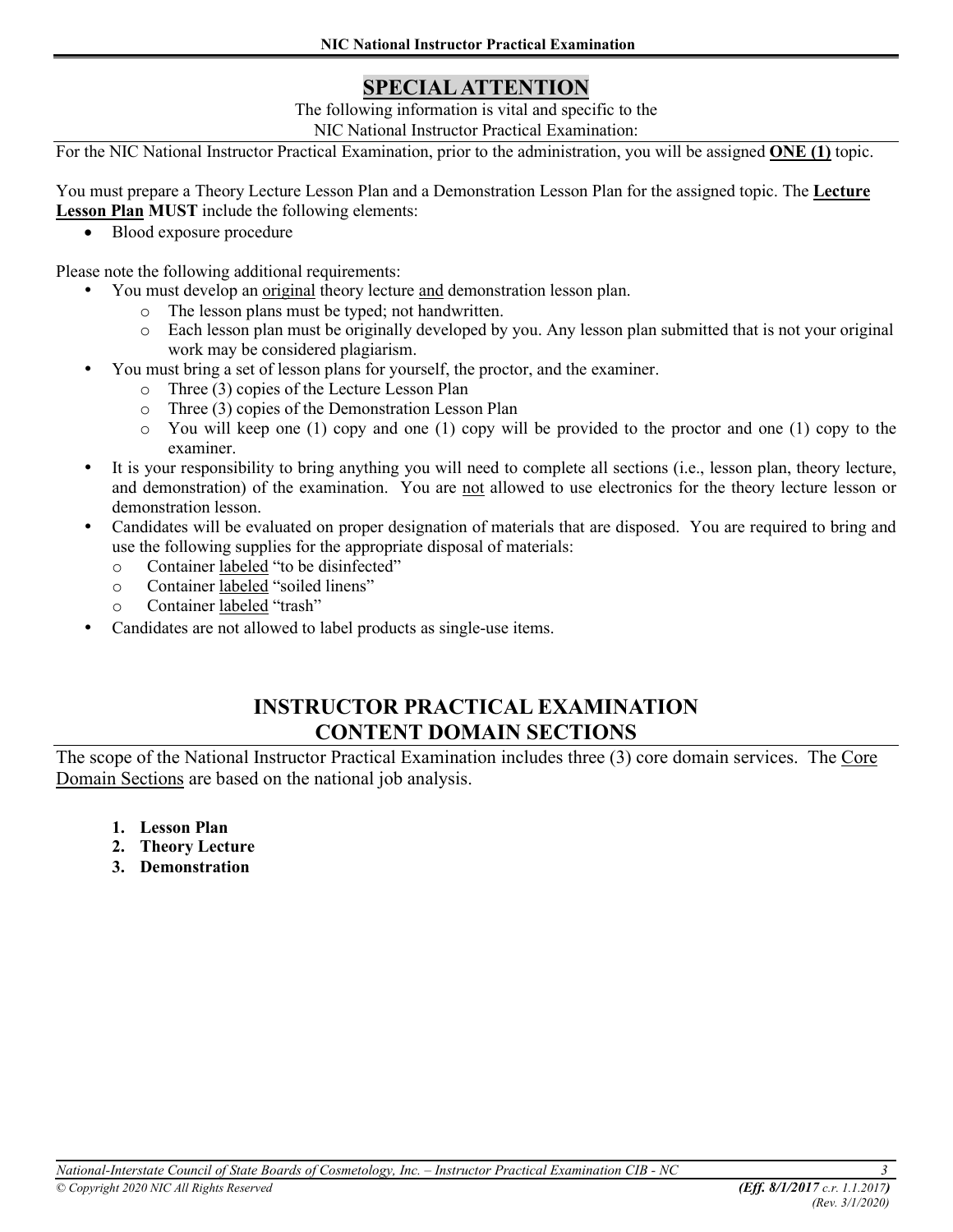#### **INSTRUCTOR PRACTICAL EXAMINATION TASK LINES AND VERBAL INSTRUCTIONS**

# **1. LESSON PLAN**

#### **Proctor Verbal Instruction –** Read to candidate**:**

*"Please retain one set of lesson plans for yourself and provide the rest to the proctor. Do nothing until the next verbal instructions are given."*

#### **Proctor Verbal Instruction –** Read to candidate

*"You will be presenting your theory lecture on \_\_\_\_\_\_\_\_\_\_\_\_\_\_\_\_\_."*

*"You will have 10 minutes to set up for your lecture."*

*"You will be informed when you have 5 minutes remaining."* 

*"When you are finished, please be seated until the next verbal instructions are given."*

*(1) "The instructions will be repeated."* 

*(2) "You may begin."*

**The lesson plan will be evaluated on the following elements:**

- **1.1 Lesson plan introduction**
- **1.2 Lesson plan content**
- **1.3 Teaching aids**
- **1.4 Closing**

**Proctor Verbal Instruction** – Read if the timer goes off before the candidate has indicated they have completed the set up:

*"Please stop working. We will now proceed to the theory lecture section of the examination."*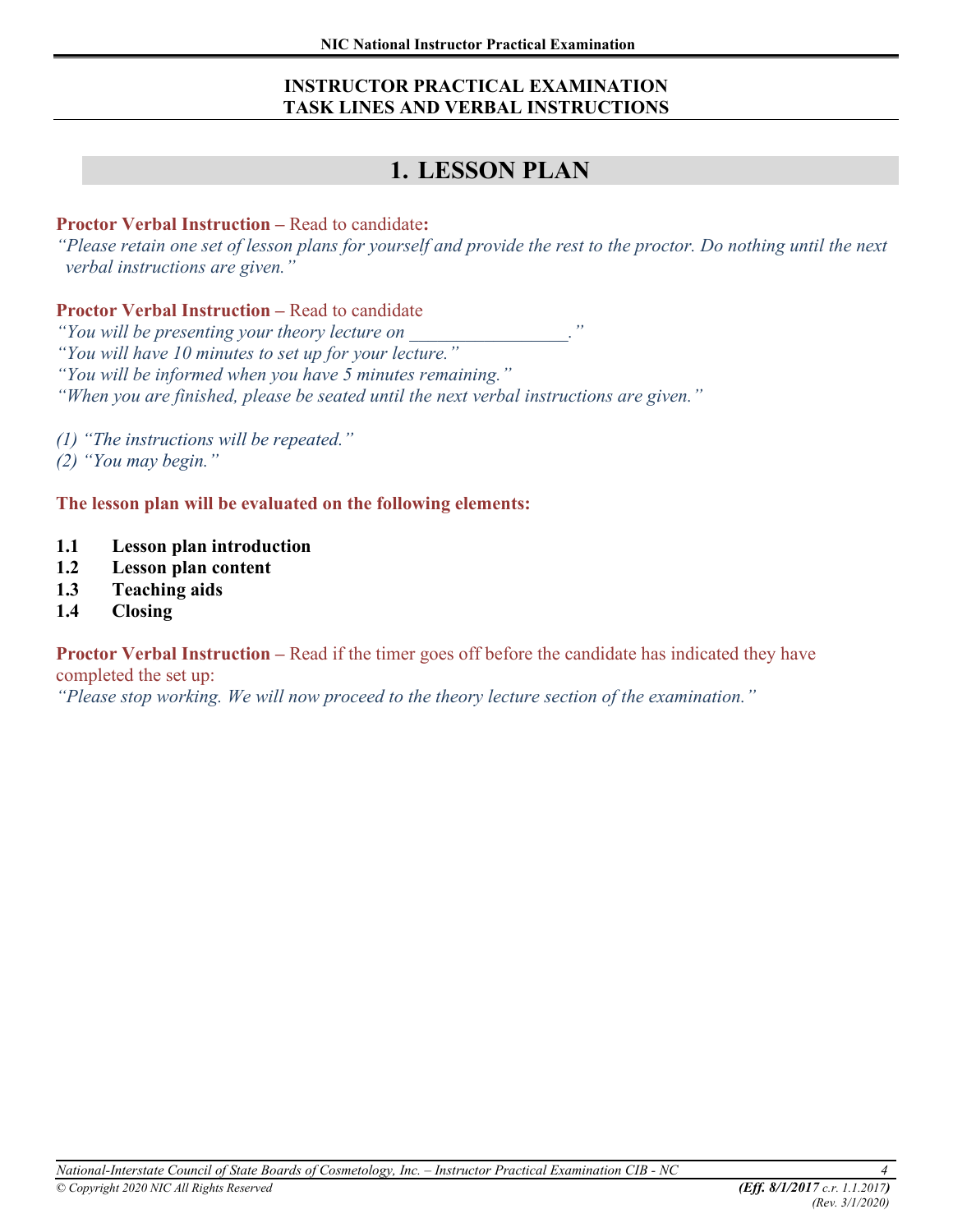# **2. THEORY LECTURE**

#### **Proctor Verbal Instruction – Read to candidate:**

*"You will now begin the theory lecture."* 

*"You will be observed for client protection, safety, and infection control procedures." "Your lecture must be at least 15 minutes but must not exceed 20 minutes." "Verbally indicate to the proctor when you have finished."* 

*"For example, I'm ready, I'm finished, or I'm done."* 

*(1) "The instructions will be repeated."*

*(2) "You may begin."*

**Candidates will be evaluated on the following tasks:** 

- **2.1 Introduction to lecture**
- **2.2 Use of teaching aids**
- **2.3 Use of communication skills**
- **2.4 Classroom interaction**
- **2.5 Closing of lecture**
- **2.6 Content of lecture**
- **2.7 Evaluation of lecture**
- **2.8 Safety and infection control procedures**

**Proctor Verbal Instruction –** Read if candidate has indicated they have completed the section before the timing has elapsed:

*"The candidate has indicated they have completed this section of the examination, we will now proceed."* 

**Proctor Verbal Instruction – Read if the timer goes off before the candidate has indicated they have** 

completed the section:

*"Please stop lecturing. We will now proceed to the demonstration section of the examination."*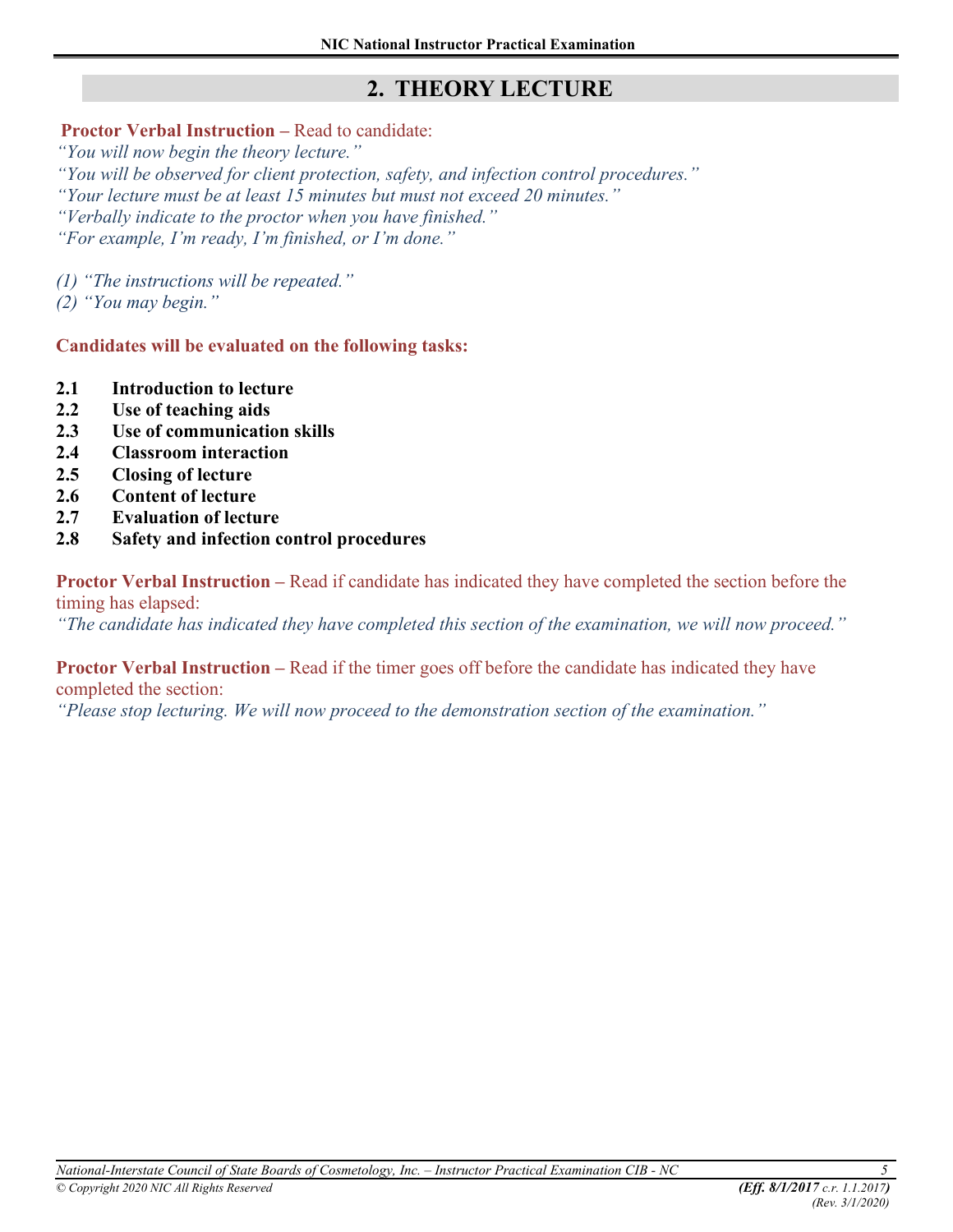# **3. DEMONSTRATION**

#### **Proctor Verbal Instruction – Read to candidate:**

*"You will be presenting your demonstration on \_\_\_\_\_\_\_\_\_\_\_\_\_\_\_\_\_\_\_\_\_\_\_\_\_\_."* 

*"You will be observed for client protection, safety, and infection control procedures."* 

*"You will have 10 minutes to remove any materials that you no longer need from the previous section and set up for your demonstration."* 

*"You will be informed when you have 5 minutes remaining."* 

*"Do not begin your demonstration until instructed to do so."* 

*"Verbally indicate to the proctor when you have finished."* 

*"For example, I'm ready, I'm finished, or I'm done."* 

*(1) "The instructions will be repeated."*

*(2) "You may begin."*

**Candidates will be evaluated on the following tasks:** 

#### **3.1 Sets up area for demonstration**

**Proctor Verbal Instruction** – Read if the candidate has indicated they have finished before the timing has elapsed:

*"The candidate has indicated they have finished. We will now proceed."* 

**Proctor Verbal Instruction** – Read if the timer goes off before the candidate has indicated they have finished: *"Please stop working. We will now proceed to the demonstration."*

#### **Proctor Verbal Instruction –** Read to candidate:

*"You will now begin the demonstration."* 

*"You will be observed for client protection, safety, and infection control procedures."* 

*"Your demonstration must be at least 25 minutes but must not exceed 30 minutes."* 

*"Verbally indicate to the proctor when you have finished."* 

*"For example, I'm ready, I'm finished, or I'm done."* 

*(1) "The instructions will be repeated."*

*(2) "You may begin."*

#### **Candidates will be evaluated on the following tasks:**

#### **3.2 Introduction to demonstration**

- **3.3 Use of teaching aids**
- **3.4 Use of communication skills**
- **3.5 Classroom interaction**
- **3.6 Closing of demonstration**
- **3.7 Content of demonstration**
- **3.8 Evaluation of demonstration**
- **3.9 Safety and infection control procedures**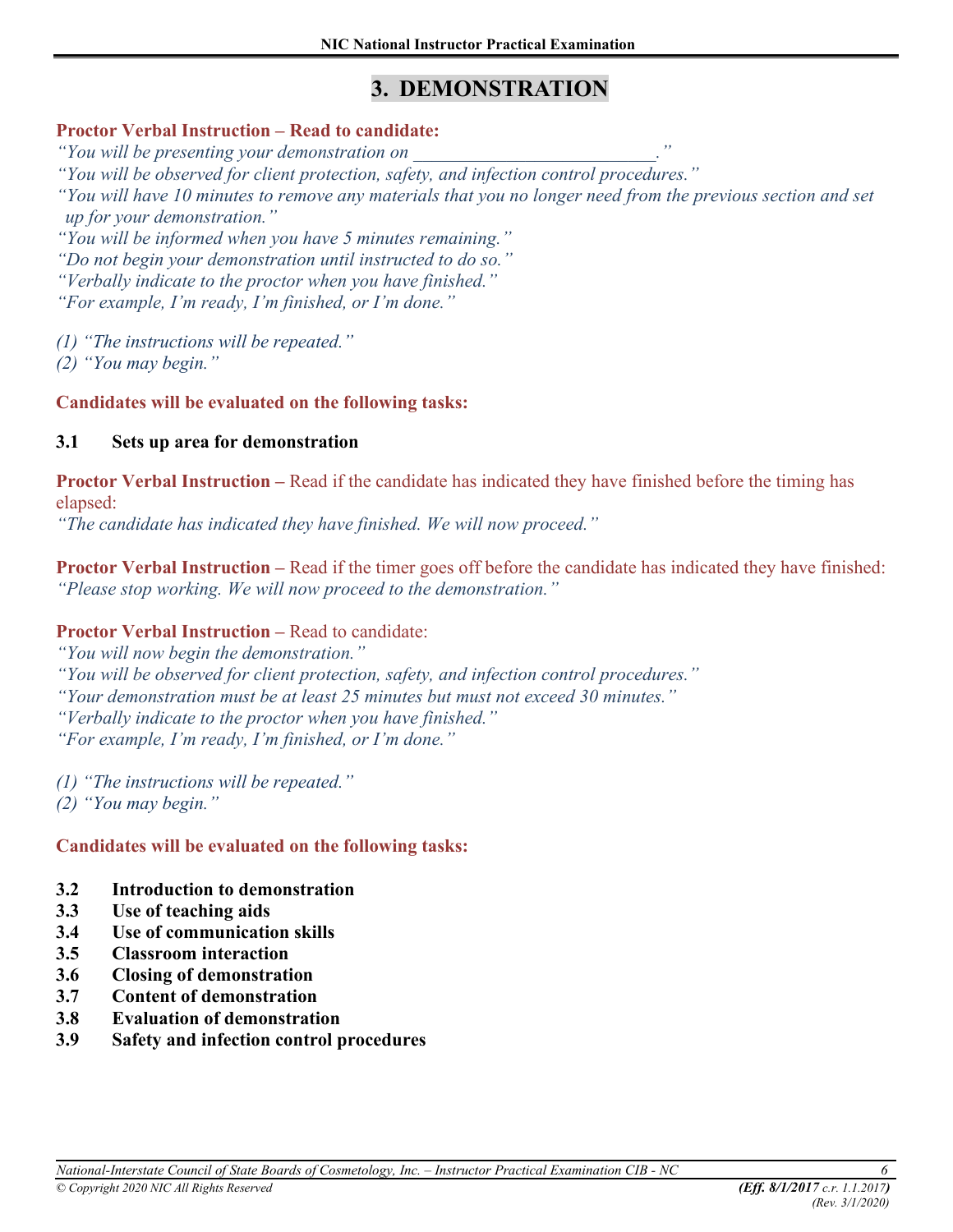#### *NIC Instructor Practical Examination –Demonstration (continued)*

**Proctor Verbal Instruction –** Read if candidate has indicated they have completed the demonstration before the timing has elapsed: *"The candidate has indicated they have completed this section of the examination, we will now proceed."* 

**Proctor Verbal Instruction** – Read if the timer goes off before the candidate has indicated they have completed the demonstration: *"Please stop demonstration. Do nothing until the next verbal instructions are given."* 

### **Proctor Verbal Instruction – Read to candidate:**

*"You will have 5 minutes to clean up your work area." "You will be informed when you have 2 minutes remaining." "You will be observed for client protection, safety, and infection control procedures." "Verbally indicate to the proctor when you have finished."* 

*"For example, I'm ready, I'm finished, or I'm done."* 

*(1) "The instructions will be repeated."*

*(2) "You may begin."*

**Candidates will be evaluated on the following tasks:** 

#### **3.10 Items to be disinfected, soiled linens and trash are disposed of in a correct manner**

**Proctor Verbal Instruction** – Read if the candidate has indicated they have completed the clean-up before the timing has elapsed: *"Please do nothing until the next verbal instructions are given."* 

Proctor V**erbal Instruction –** Read if the timer goes off before the candidate has indicated they have completed the clean-up:

*"Please stop working."* 

# **CANDIDATE SUMMARY AND FINAL CLEAN-UP**

Proctor Verbal Instruction – Read to candidate at the conclusion of the examination:

*"The examiner has indicated they have completed their assessment."* 

*"Make sure that all supplies and disposable materials are taken with you."* 

*"This concludes the National-Interstate Council of State Boards of Cosmetology Instructor Practical Examination."* 

*"Thank you for your participation."*